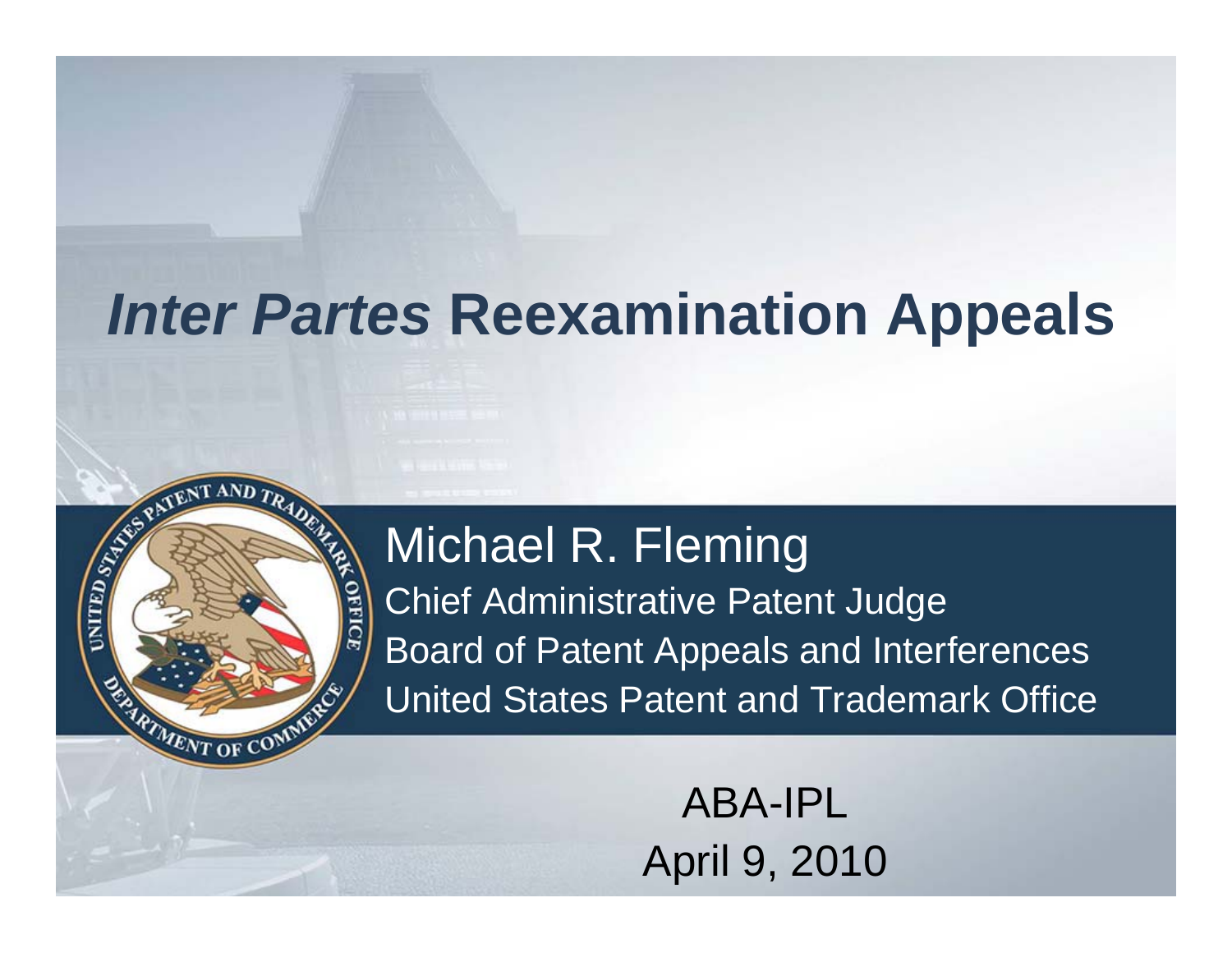

`

# **BPAI Pendency and Workload**

|                                                                                                 | <b>FY2008</b> | <b>FY2009</b>                      | <b>FY2010</b><br>(Mid-Year) |
|-------------------------------------------------------------------------------------------------|---------------|------------------------------------|-----------------------------|
| <b>BPAI Pendency</b>                                                                            | 8.1 months    | 7.0 months                         | 11.8 months                 |
| <b>Pendency of BPAI Decided</b><br>Appeals from Date of<br><b>Reexamination Filing at USPTO</b> |               | $50.9$ months $\sqrt{67.3}$ months | 64.3 months                 |
| <b>Disposals</b>                                                                                |               | 10                                 | 6                           |
| <b>Docketed</b>                                                                                 | 4             | 15                                 | 13                          |
| Inventory                                                                                       |               | 9                                  | 16                          |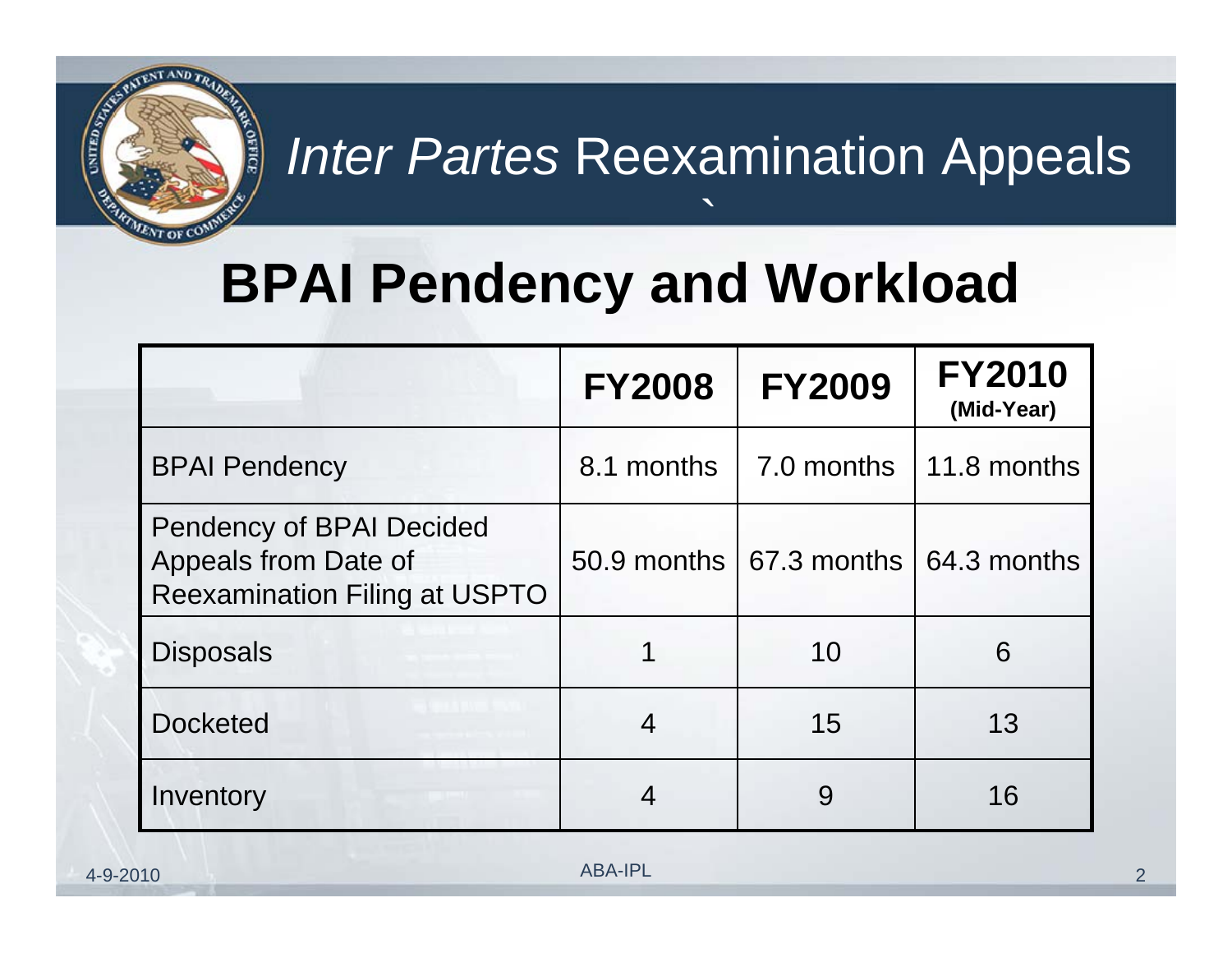- Applicable Inter Partes Reexamination Rules
	- Examination procedure 37 C.F.R. §§ 1.902- 1.997
		- -Right of Appeal Notice – 37 C.F.R. § 1.953
		- -Page limits for briefs – 37 C.F.R. § 1.943(c)
	- Appeal procedure 37 C.F.R. §§ 41.60-41.81
	- See flowcharts in MPEP § 2601.01
	- See also MPEP §§ 2673-2682

**OFFIC**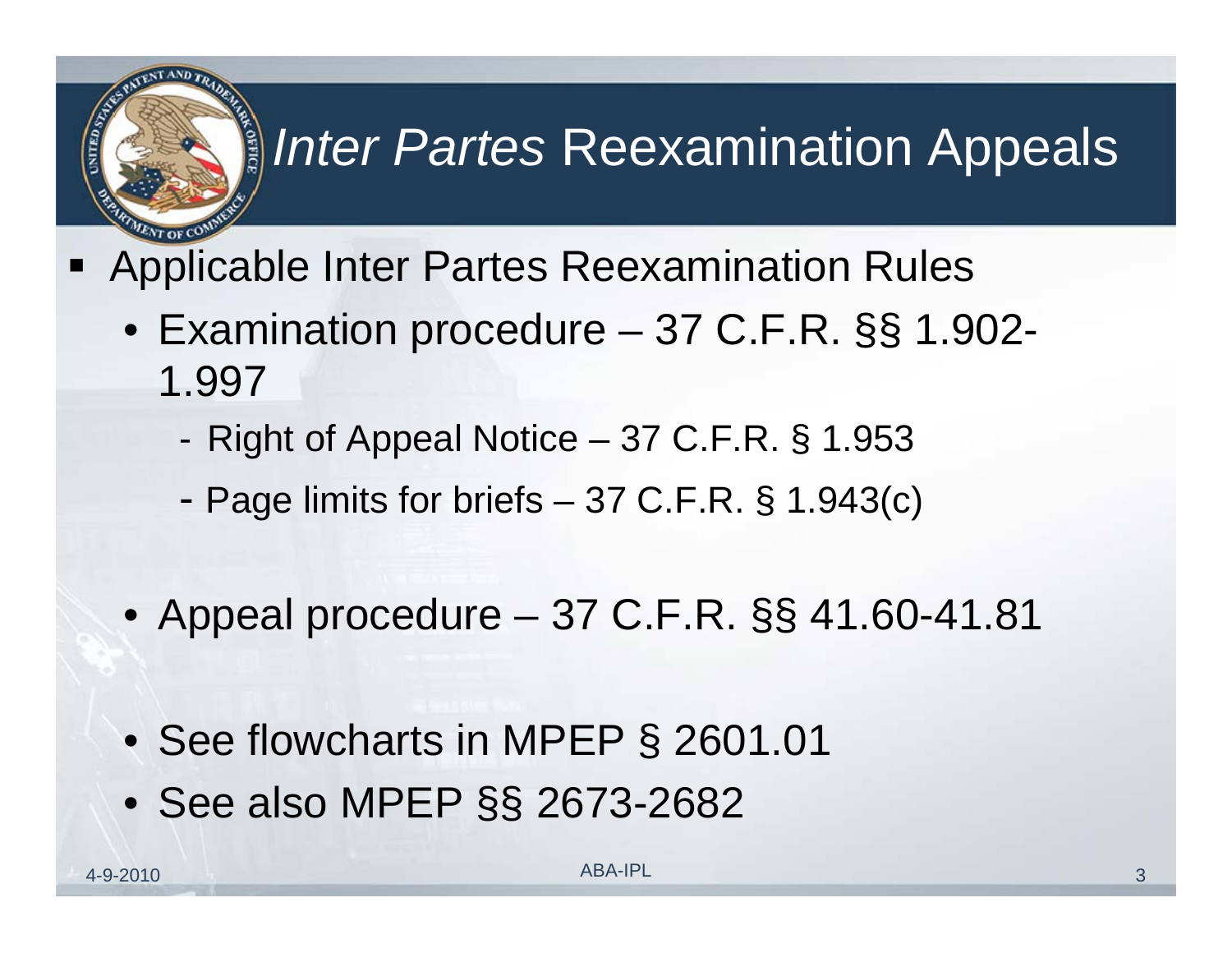

- Ξ Appeal Proceeding
	- Notice of Appeal and Cross Appeal 37 C.F.R. § 41.61
	- Appellant's Brief 37 C.F.R. § 41.67
	- Respondent's Brief 37 C.F.R. § 41.68
	- Examiner's Answer 37 C.F.R. § 41.69
	- Rebuttal Brief 37 C.F.R. § 41.71
	- Oral Hearing 37 C.F.R. § 41.73
	- Decision 37 C.F.R. § 41.77
	- Rehearing 37 C.F.R. § 41.79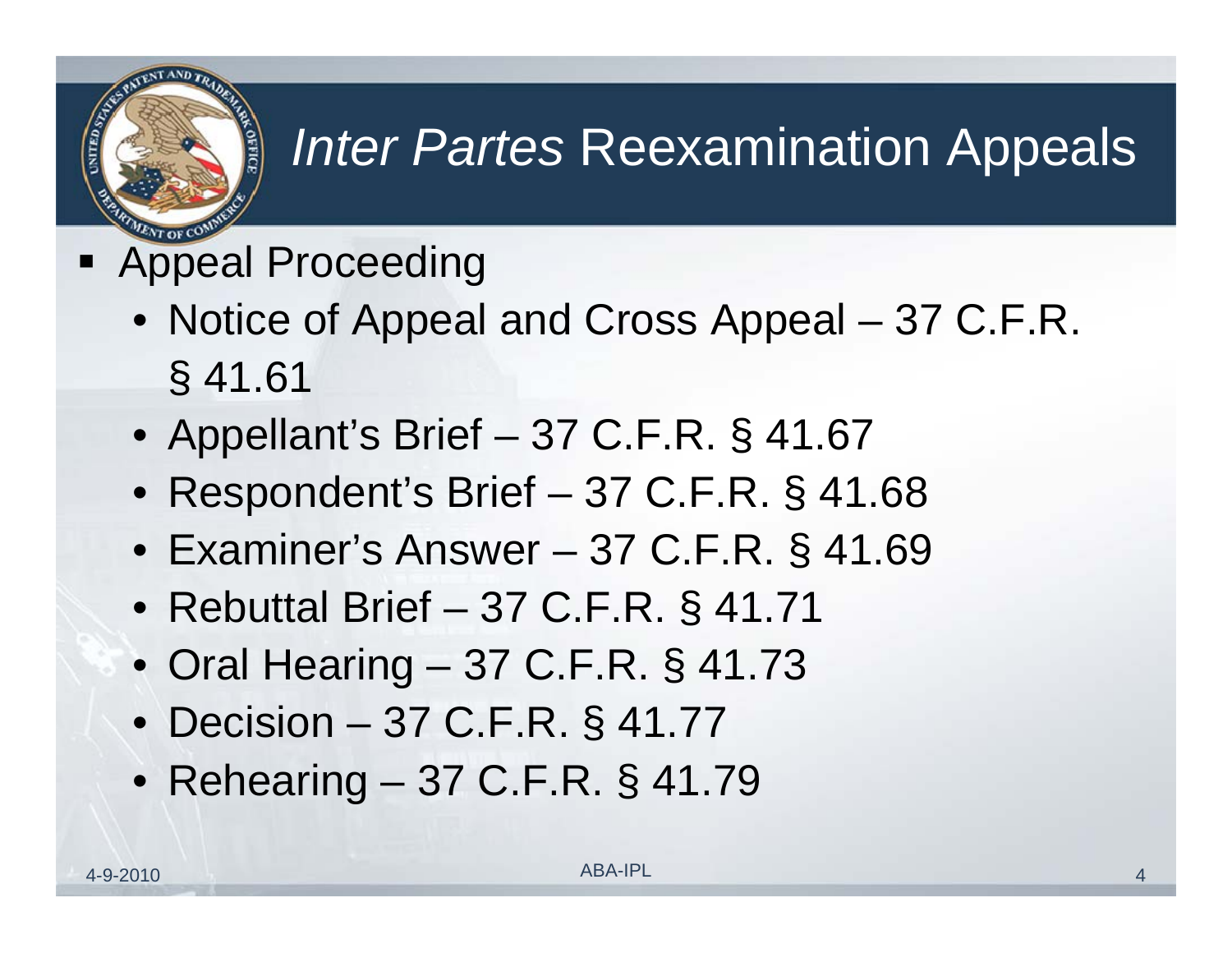# Appeal Timeline



**PATENT AND TR** 

 $\varepsilon_{NT$  of  $\mathrm{C}^\mathrm{C}$ 

**OFFICE** 

**CHILED STATES**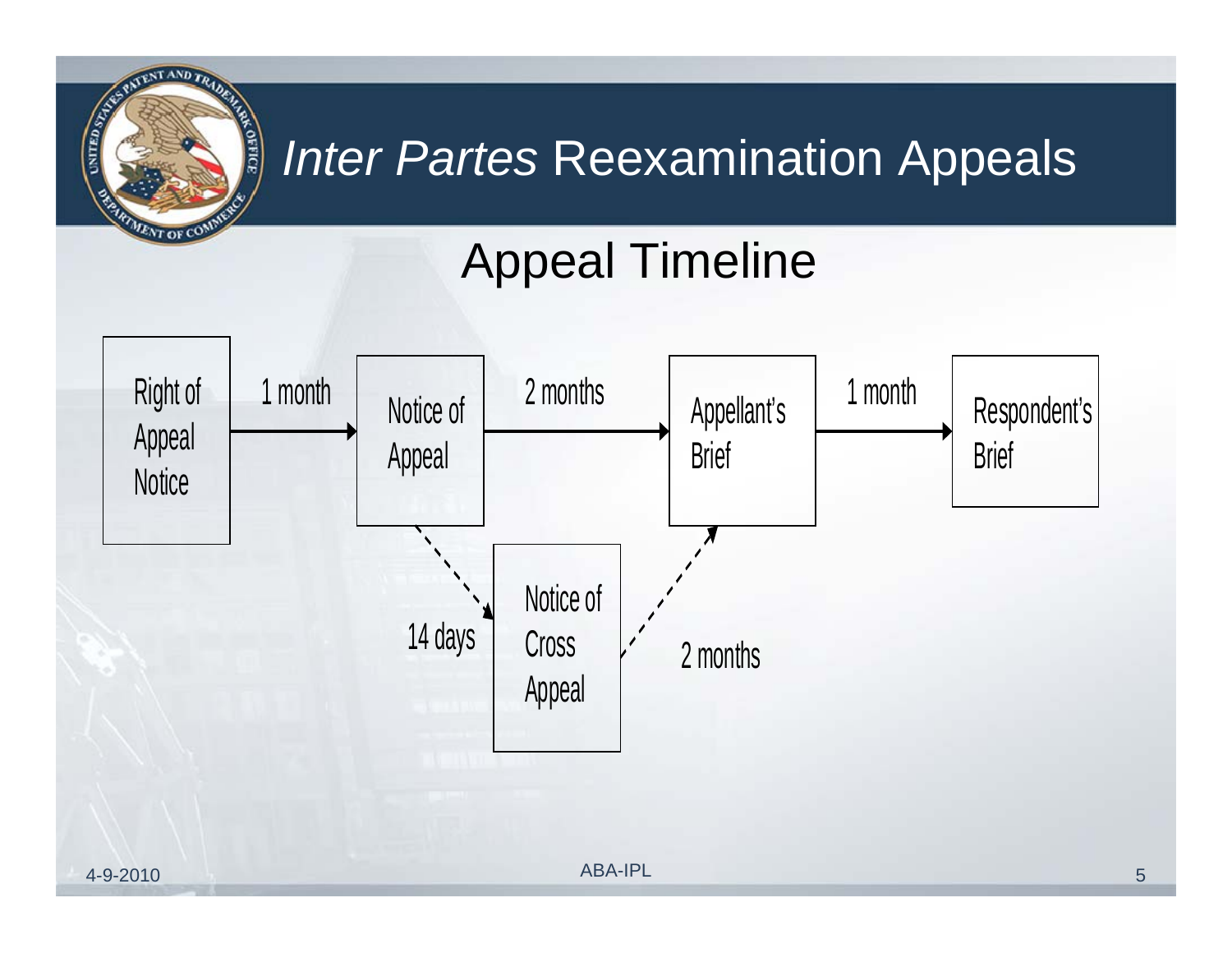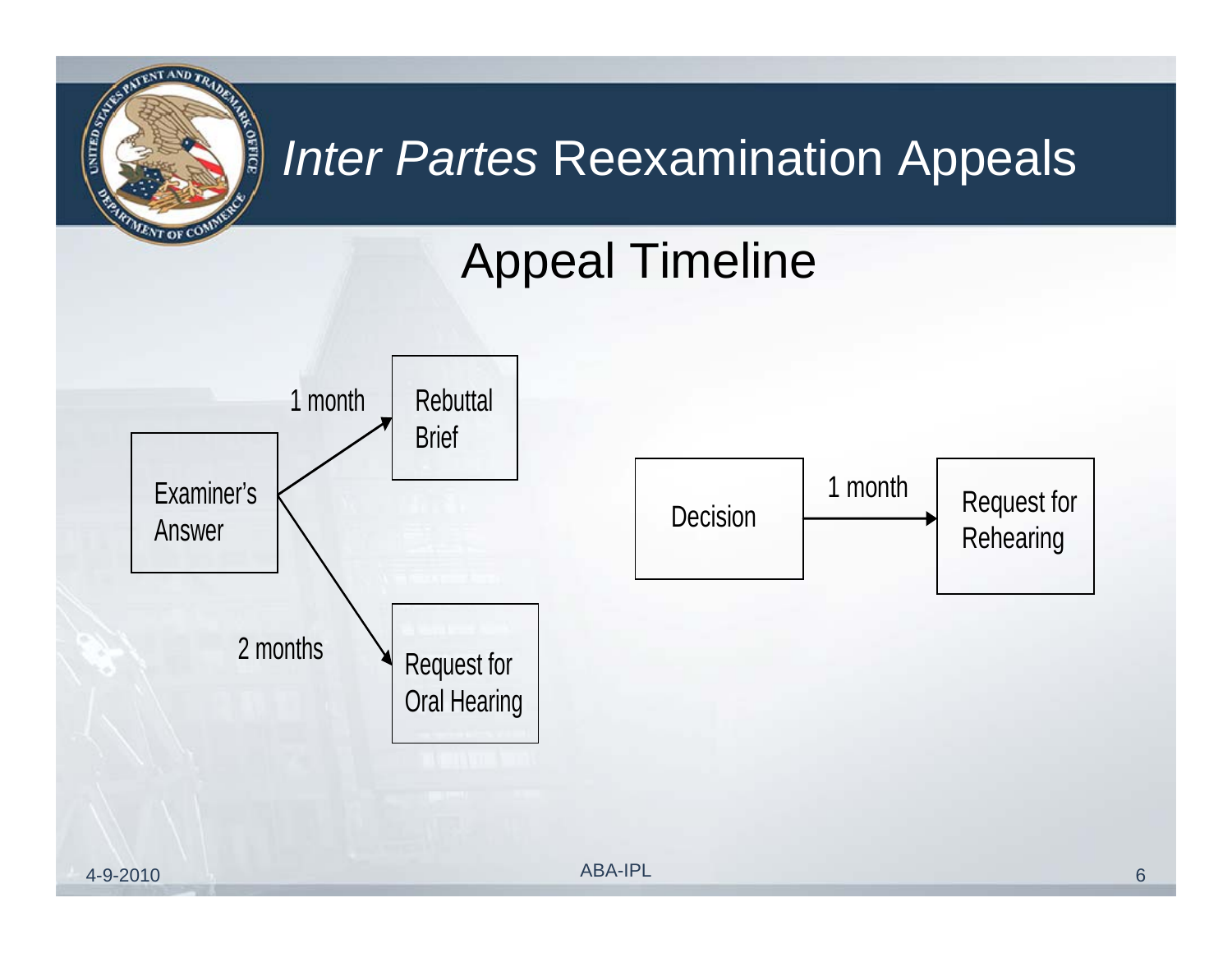

#### Appellant's Brief

- $\blacksquare$ **Contents** 
	- Same as ex parte appeal brief
		- Real party in interest
		- Related appeals and interferences
		- Status of claims
		- Status of amendments
		- -Summary of claimed subject matter
		- Issues to be reviewed on appeal
		- Argument
		- Claims appendix
		- Evidence appendix
		- Related proceedings appendix
		- •Certificate of service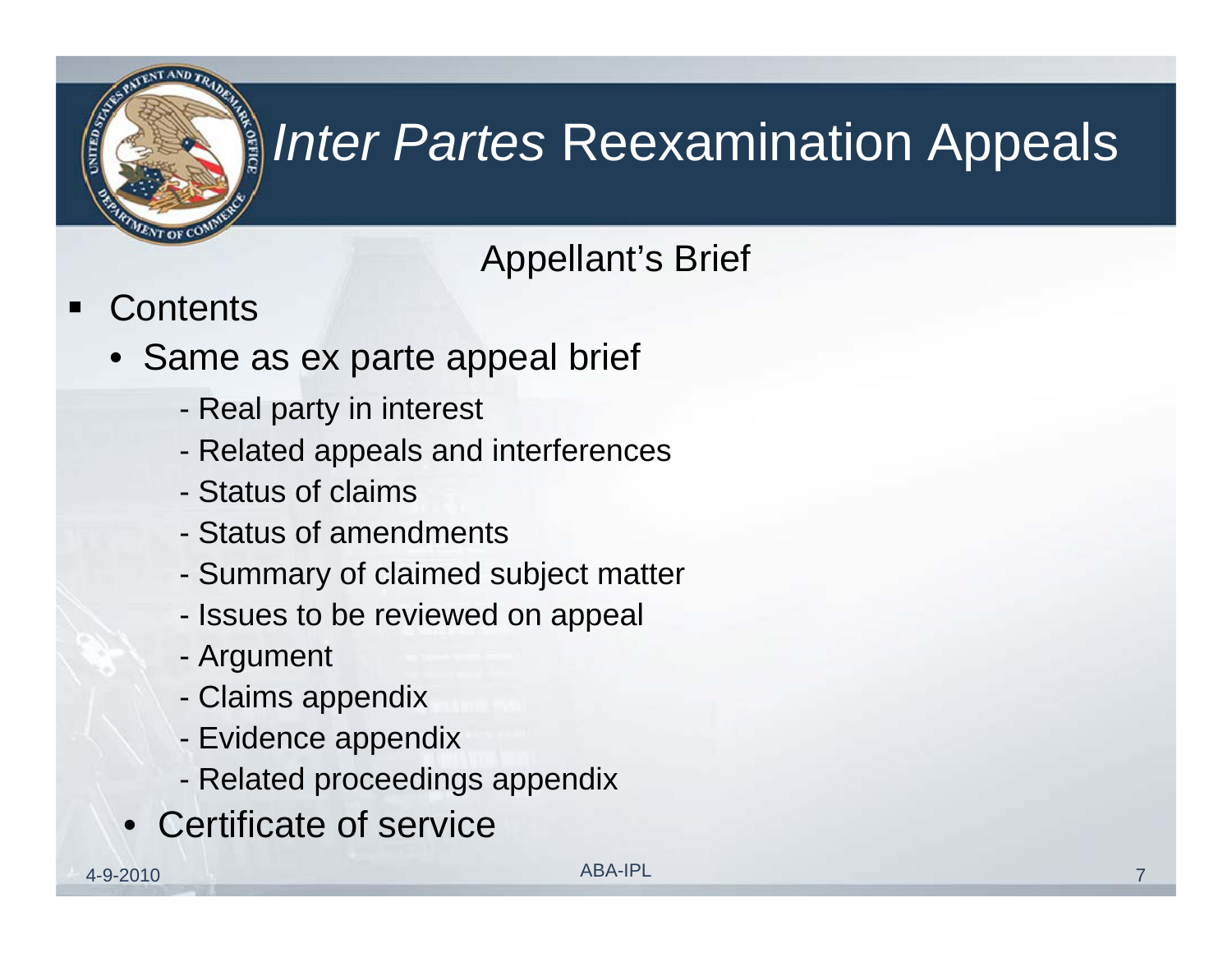

#### Appellant's Brief

- $\blacksquare$ **Limitations** 
	- No new amendment or evidence
	- Page limitation 30 pages or 14,000 words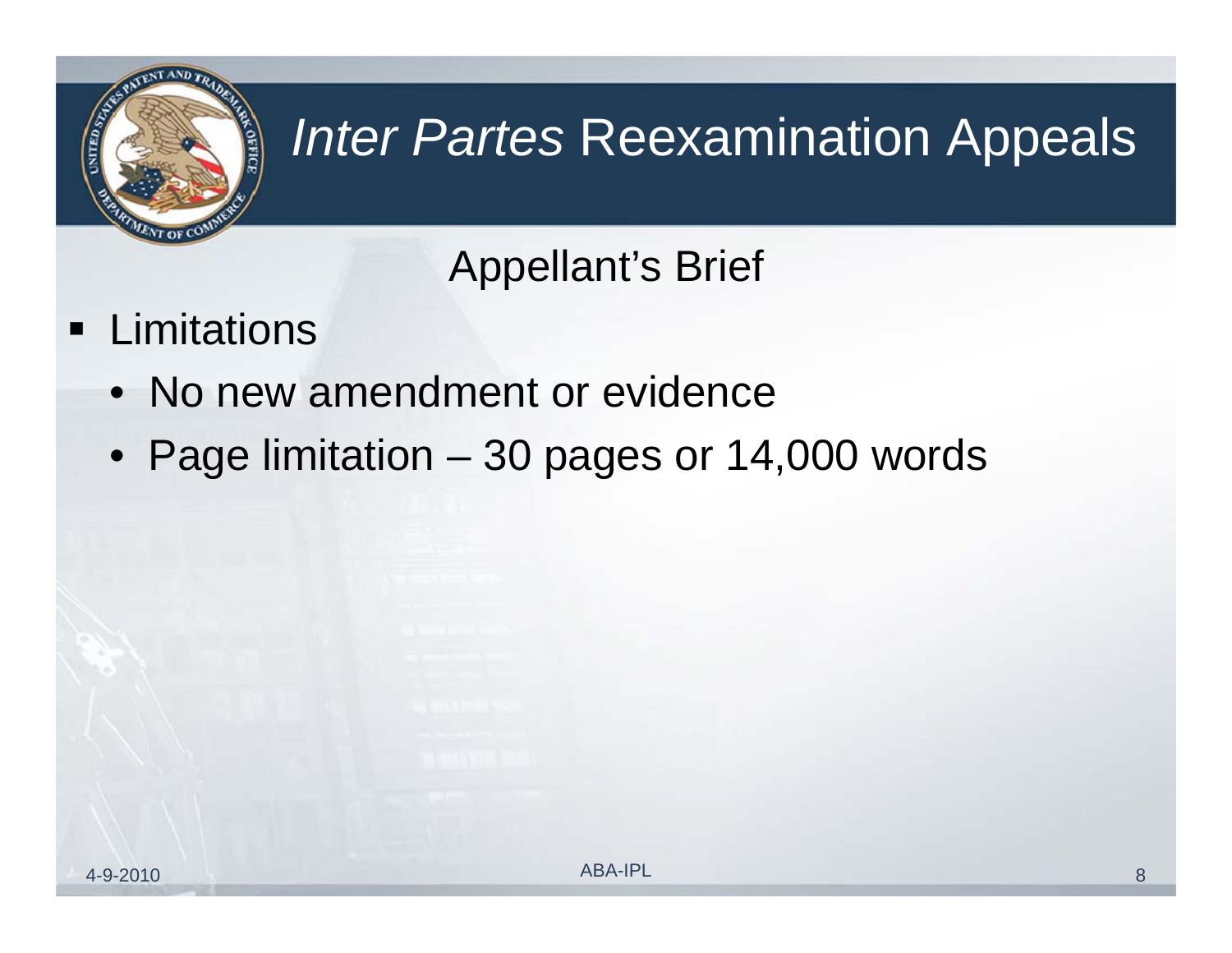

#### Respondent's Brief

#### Contents

- Real Party in interest
- Related appeals and interferences
- Status of claims
- Status of amendments
- Summary of claimed subject matter
- Issues to be reviewed on appeal
- Argument
- Evidence appendix
- Related proceedings appendix
- Certificate of service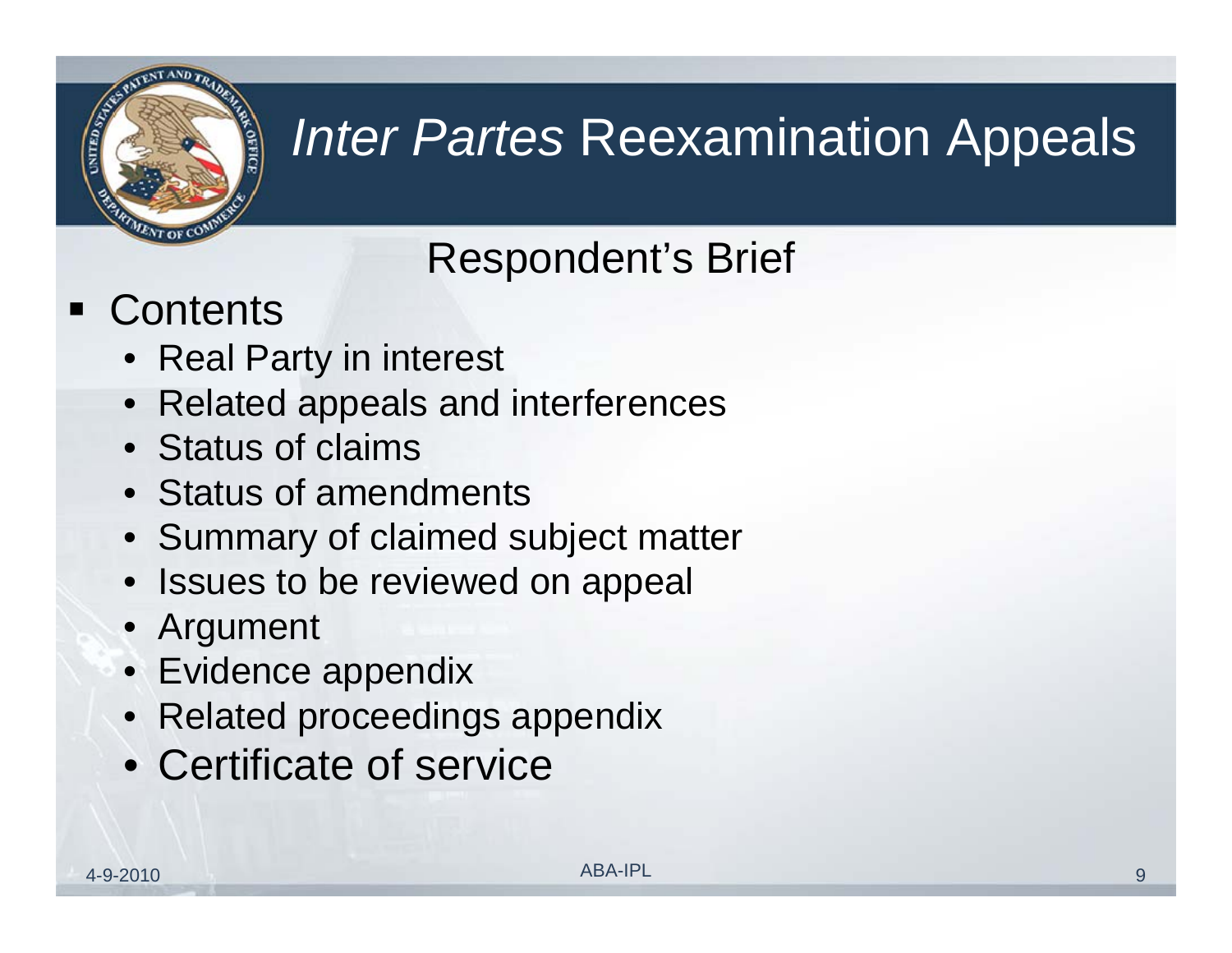

#### Respondent's Brief

- $\blacksquare$ **Limitations** 
	- Arguments limited to issues raised in the appellant's brief to which the respondent's brief is directed
	- A requester's respondent brief may not address any brief of any other requester
	- Page limitation 15 pages or 7,000 words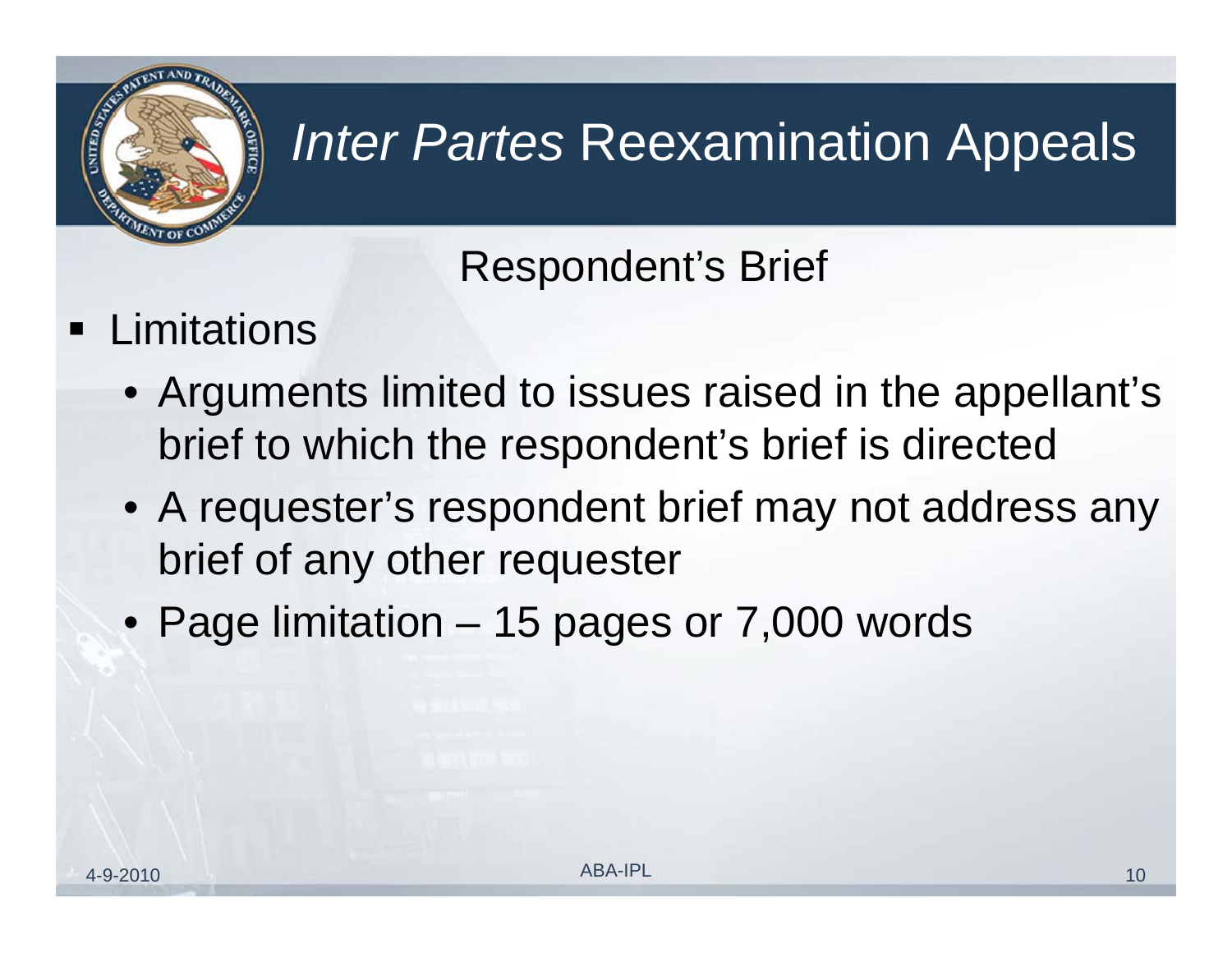

#### Examiner's Answer

- $\blacksquare$ **Contents** 
	- As may be necessary:
		- Explanation of invention claimed
		- Explanation of references relied upon
		- Grounds of rejection
		- -Reasons for patentability

#### $\blacksquare$ **Limitations**

- No new ground of rejection
- No new determination not to make a proposed rejection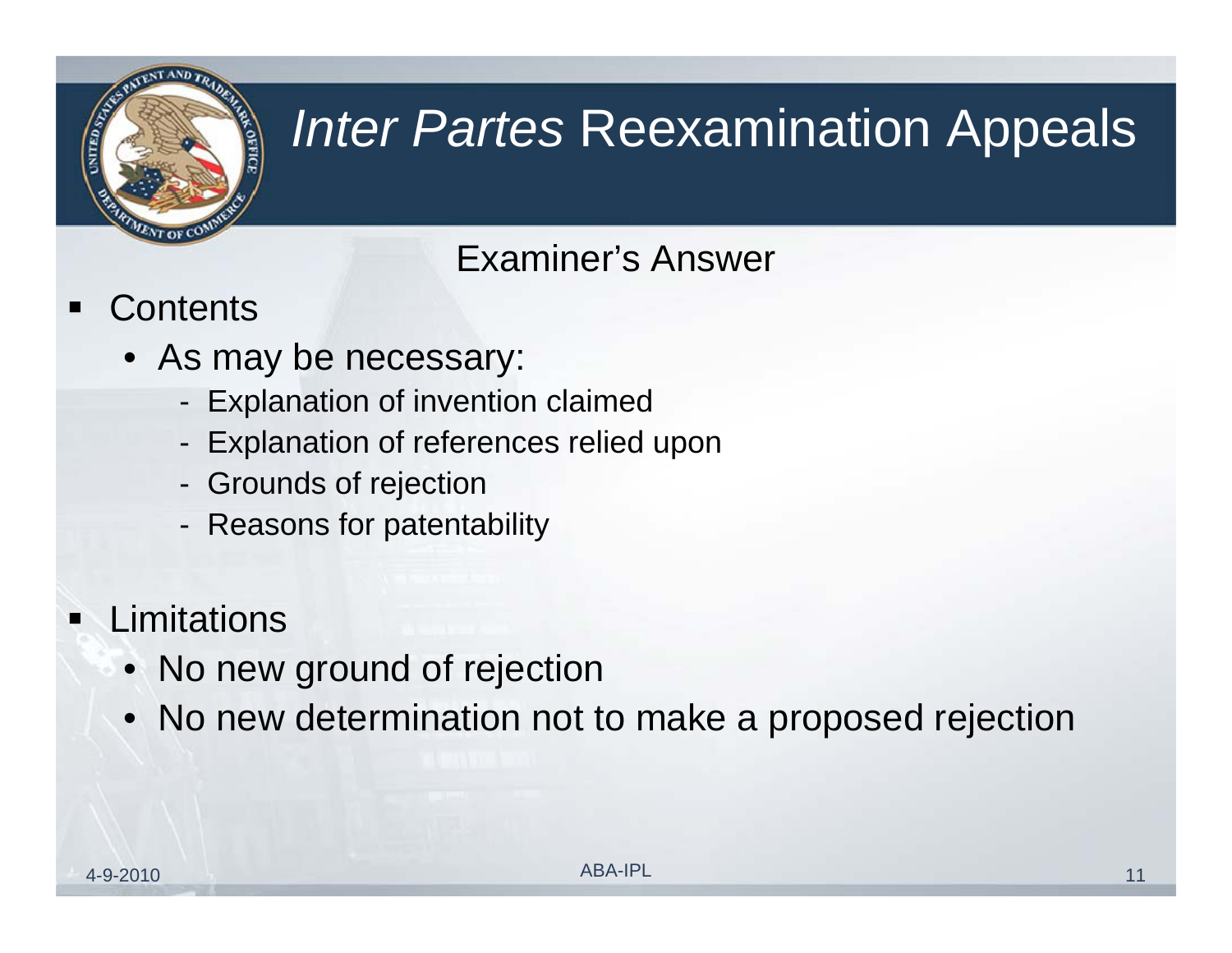

#### Rebuttal Brief

- Contents
	- Patent Owner
		- - Arguments directed to issues raised in Examiner's Answer and/or any Respondent Brief
	- Requester
		- - Arguments directed to issues raised in Examiner's Answer and/or Respondent Brief of Patent Owner
	- Certificate of service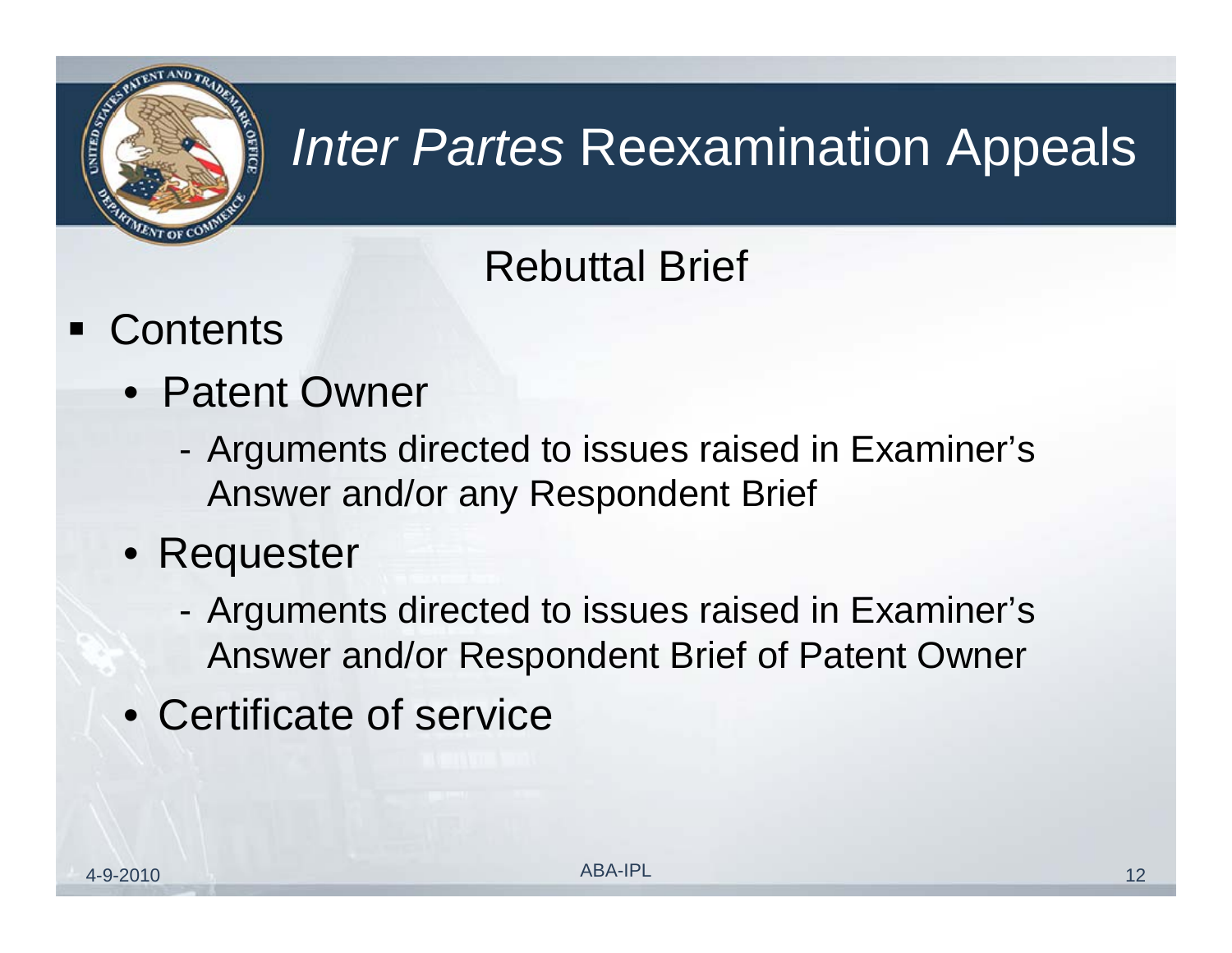

#### Rebuttal Brief

- **Example 1** Limitations
	- Requester
		- -No new proposed ground of rejection
		- - Arguments not directed to issues raised in the Respondent Brief of any other Requester
	- Page limitation 15 pages or 7,000 words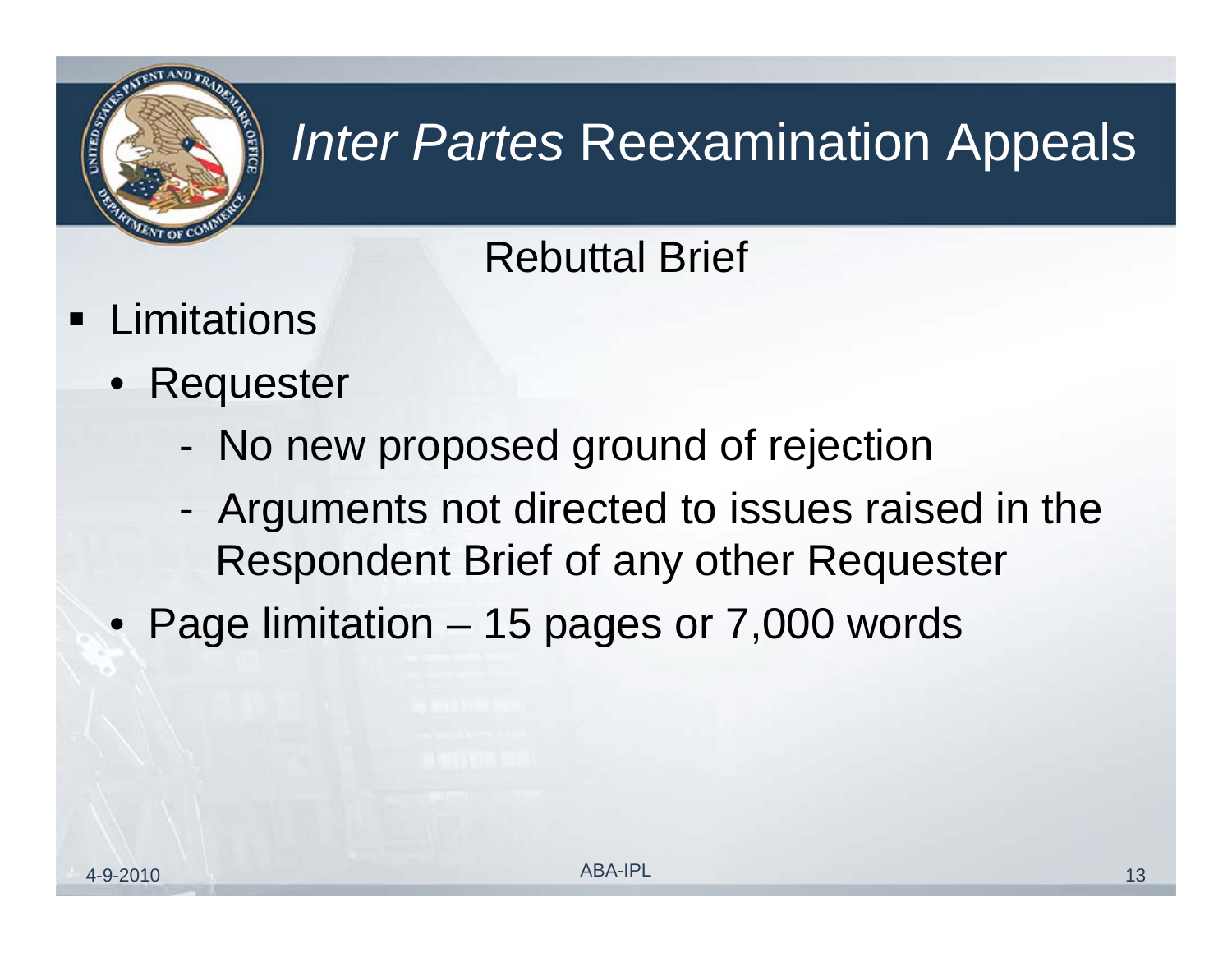

- Frequent Errors
	- Notice of Appeal
		- -Claims on appeal not identified
		- -Not signed
		- -Fee not paid
	- Briefs (Appellant, Respondent and Rebuttal)
		- Page limits exceeded
		- Improper Summary of Claimed Subject Matter claims not mapped to specification
		- -Fee not paid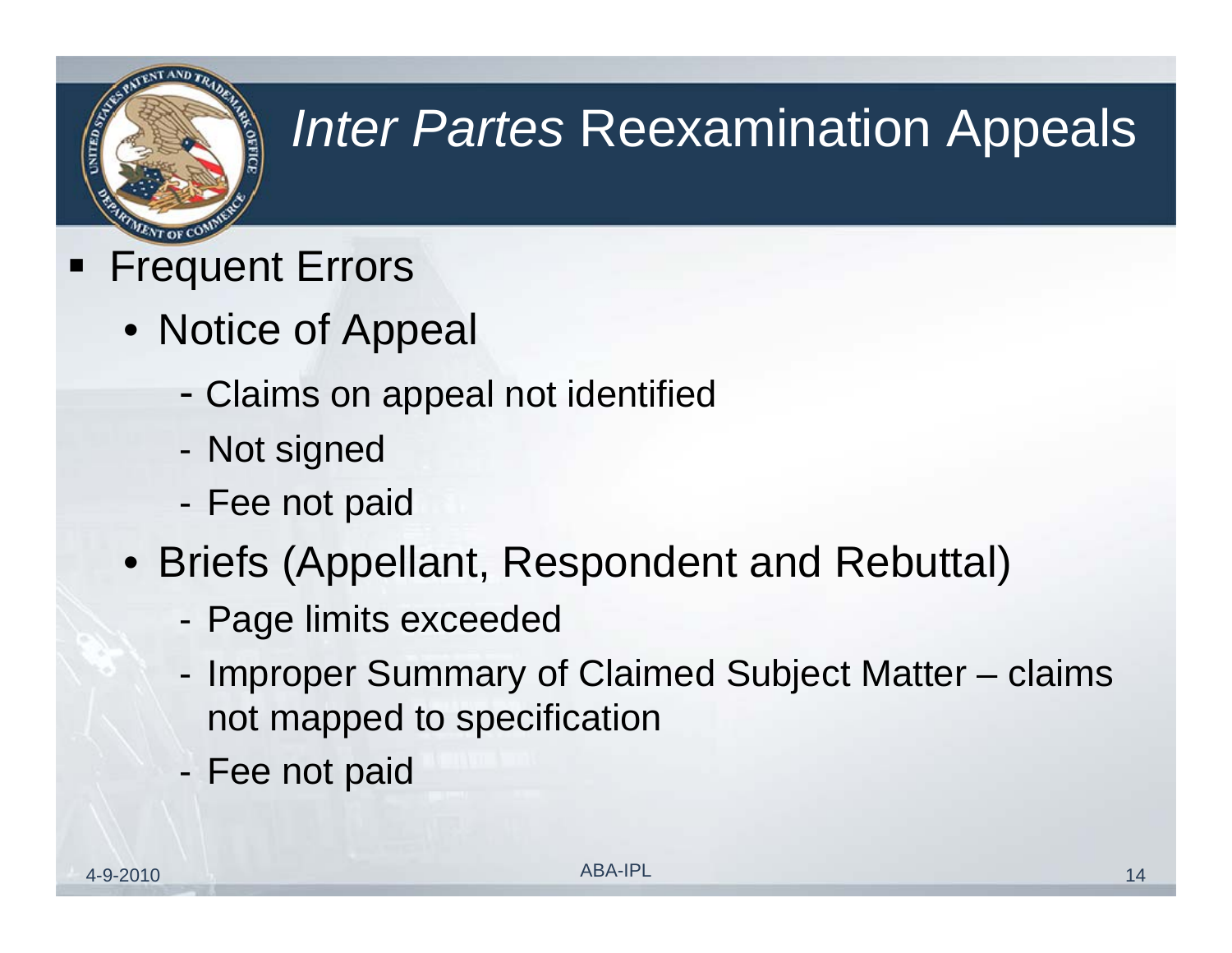

# Practice Tips for *Inter Partes* Reexamination Appeals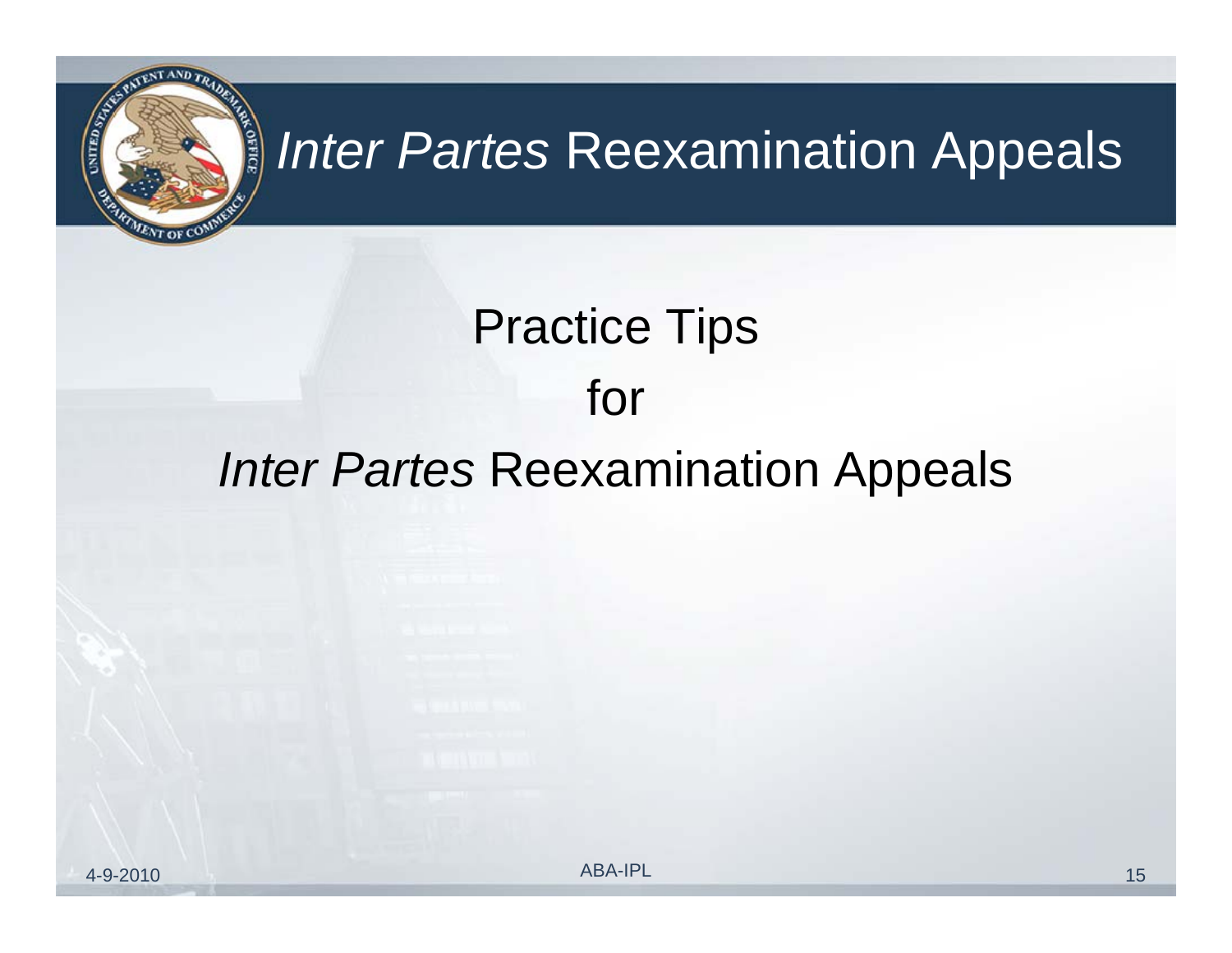- Appellant's Brief not required but consider providing:
	- Jurisdictional statement
	- Table of contents
	- Table of authorities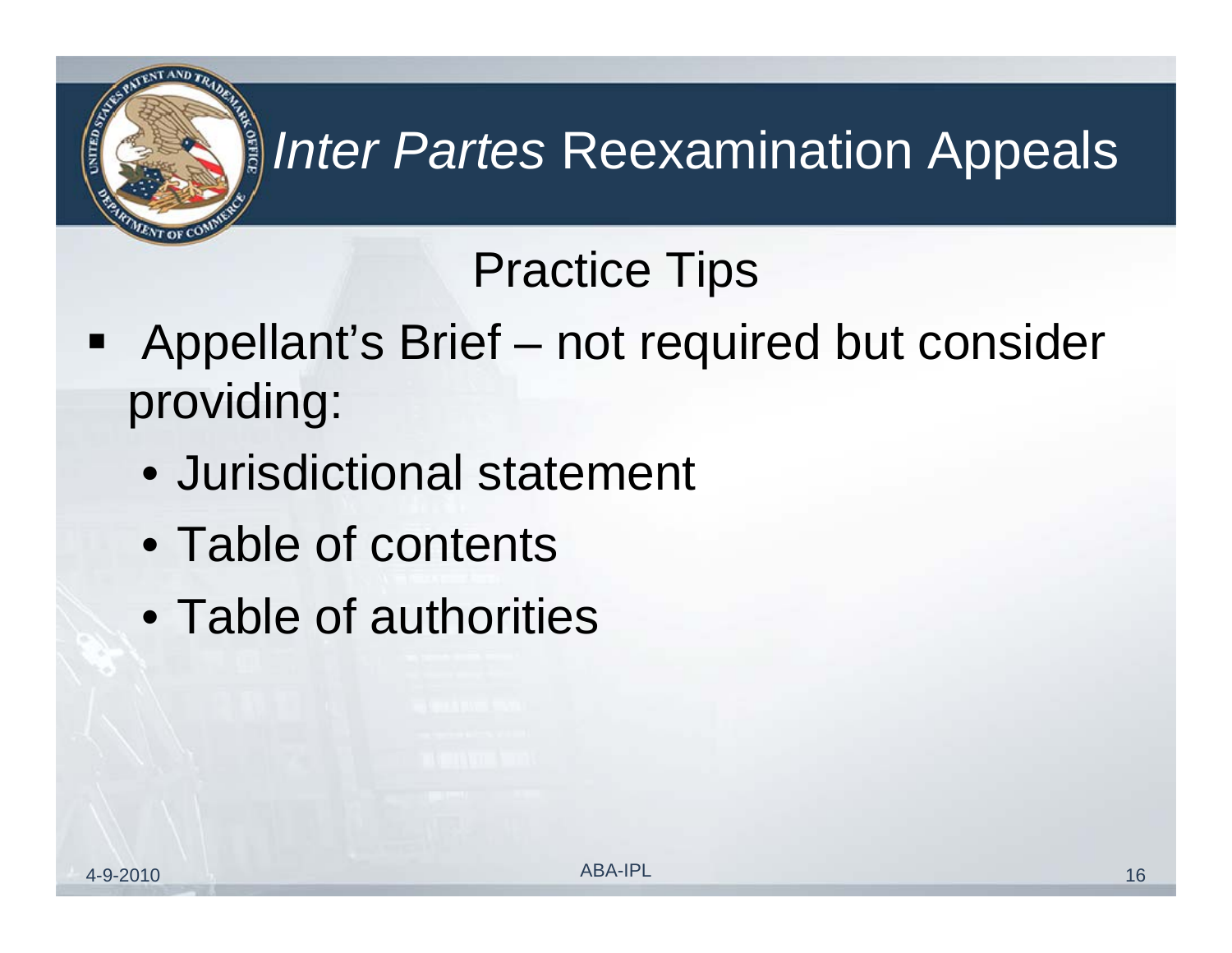- Appellant's Brief arguments should be concise and focused
	- Identify facts in dispute in separate section
	- Identify pivotal claim language and explain resulting claim scope
	- Explain why examiner erred
	- Avoid repetitive and peripheral arguments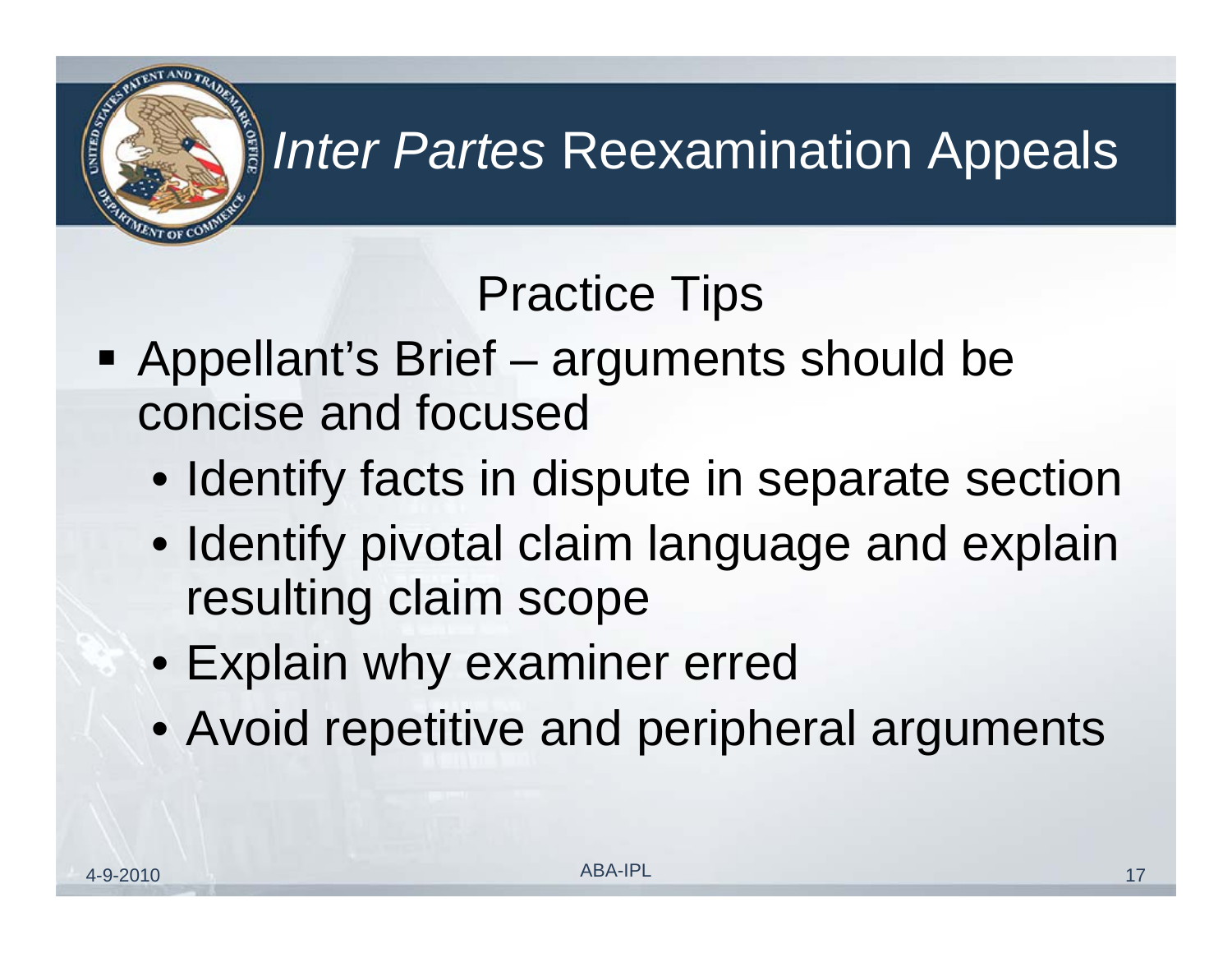- **Appellant's Brief arguments directed to why** examiner erred
	- *Ex parte Belinne*, Appeal 2009-004693, (BPAI Aug. 10, 2009) (Informative opinion) ("Appellants do not present any arguments to explain why the Examiner's explicit fact finding is in error.").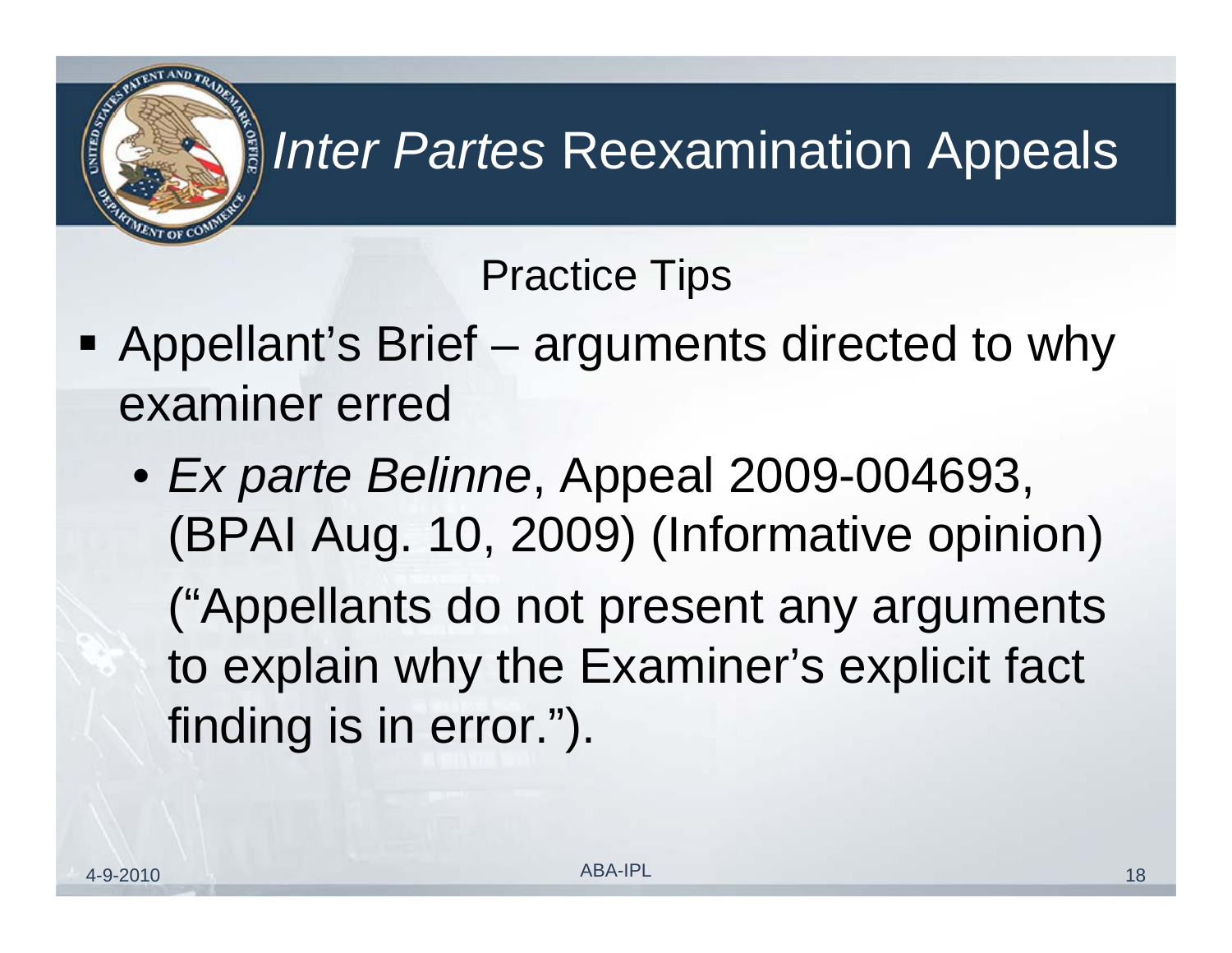Practice Tips Appellant's Brief Clearly point out **material facts** relevant to why examiner erred

 Clearly point out **claim language** relevant to why examiner erred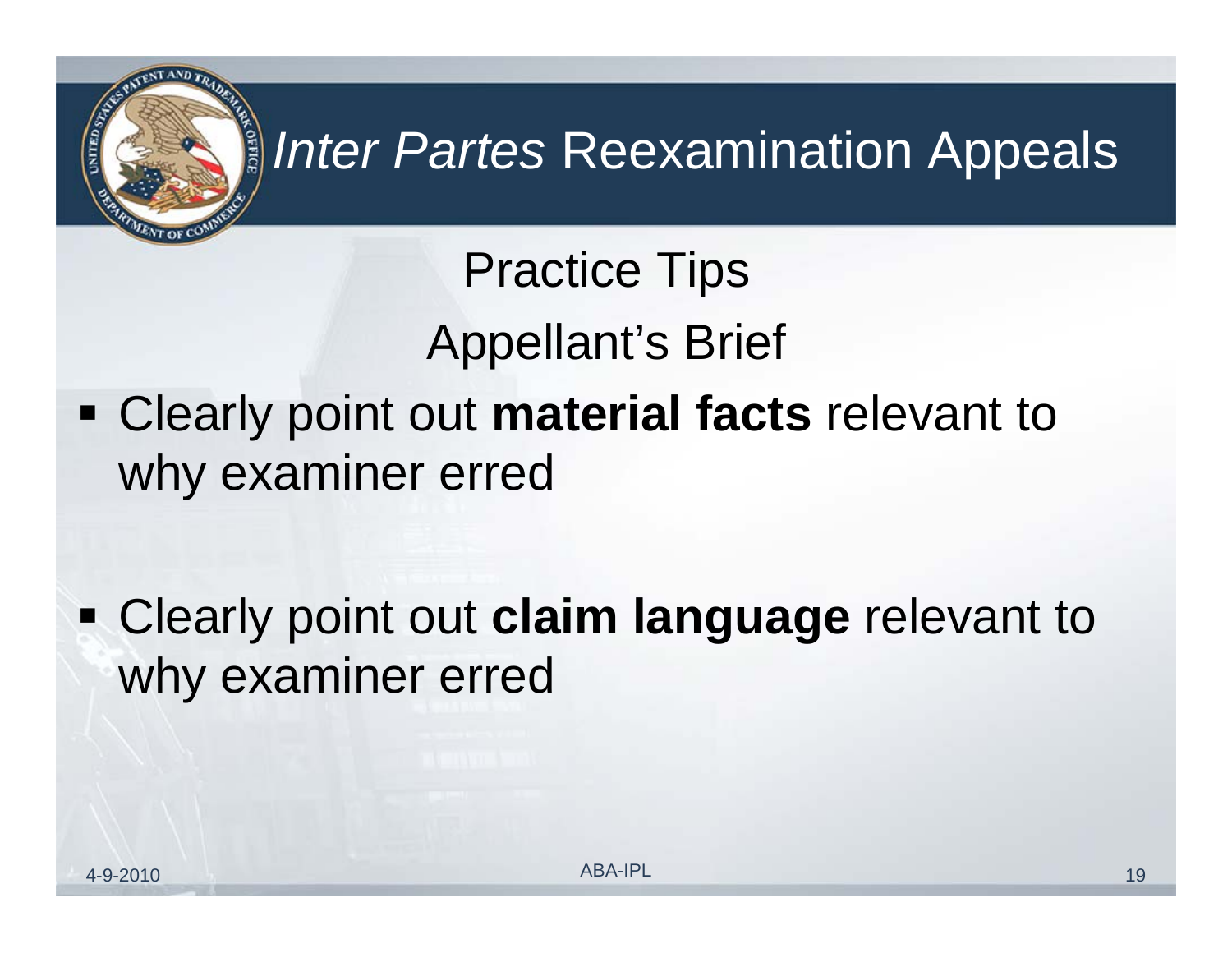#### Practice Tips

**Proper claim construction** 

• *Ex parte Catlin,* Appeal No. 2007-3072, (BPAI February 3, 2009) (Precedential opinion) (means plus function limitation indefinite where specification fails to disclose algorithm for programming general purpose computer to perform specified function).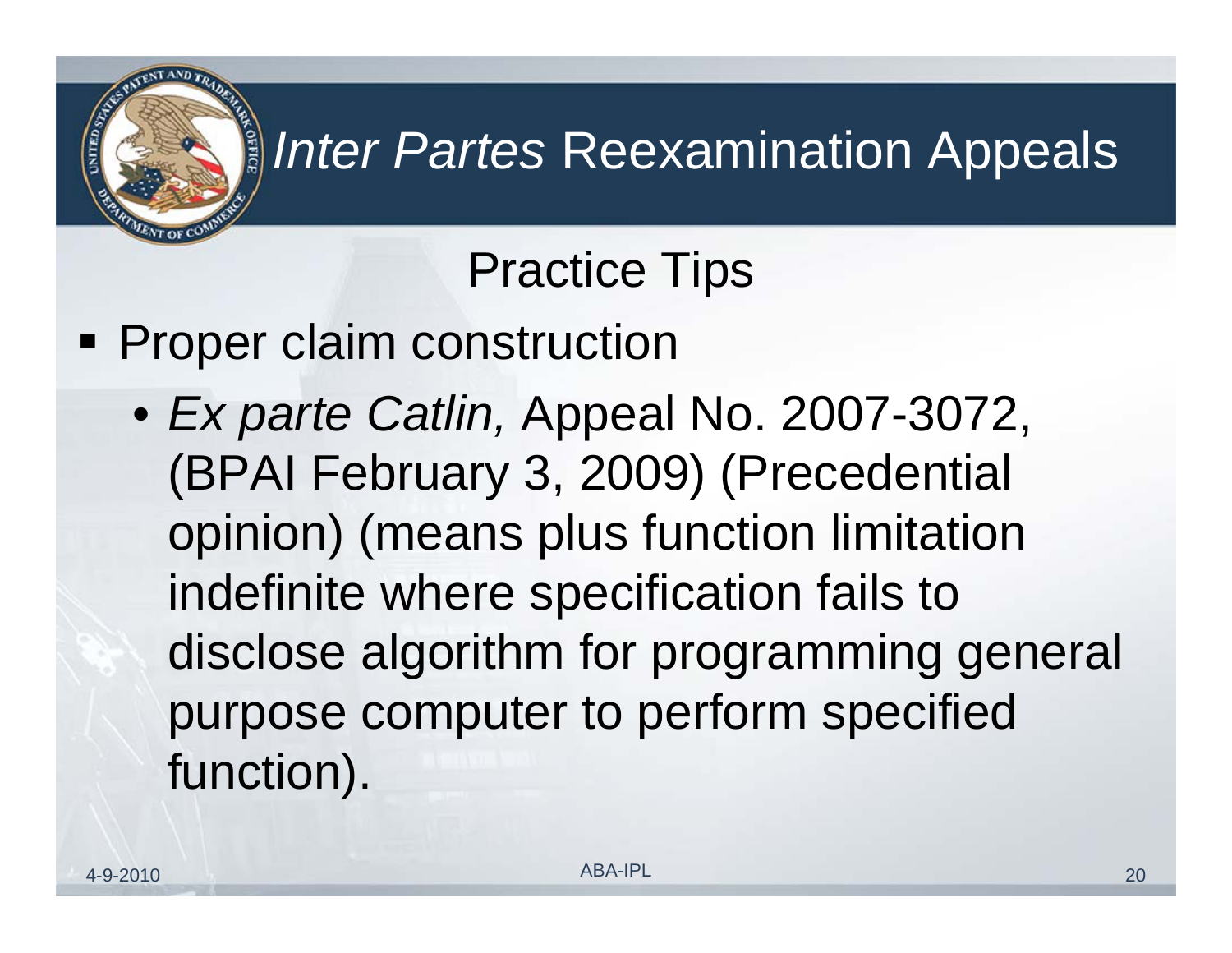#### Practice Tips

#### **KSR considerations**

- *Ex parte Fu*, 89 USPQ2d 1115 (BPAI 2008) (expanded panel) (Precedential opinion) (One skilled in the art would anticipate success in substituting one species for another in its genus where the genus contains a limited number of species.).
- *Ex parte Whalen*, Appeal No. 2007- 4423, 2008 WL 2957928 (BPAI July 23, 2008) (expanded panel) (Precedential opinion) ("Whalen II") (A composition with a particular property at a high level is not rendered obvious by a prior art reference that teaches a similar composition and suggests that the property be minimized -- absent some reason to modify.).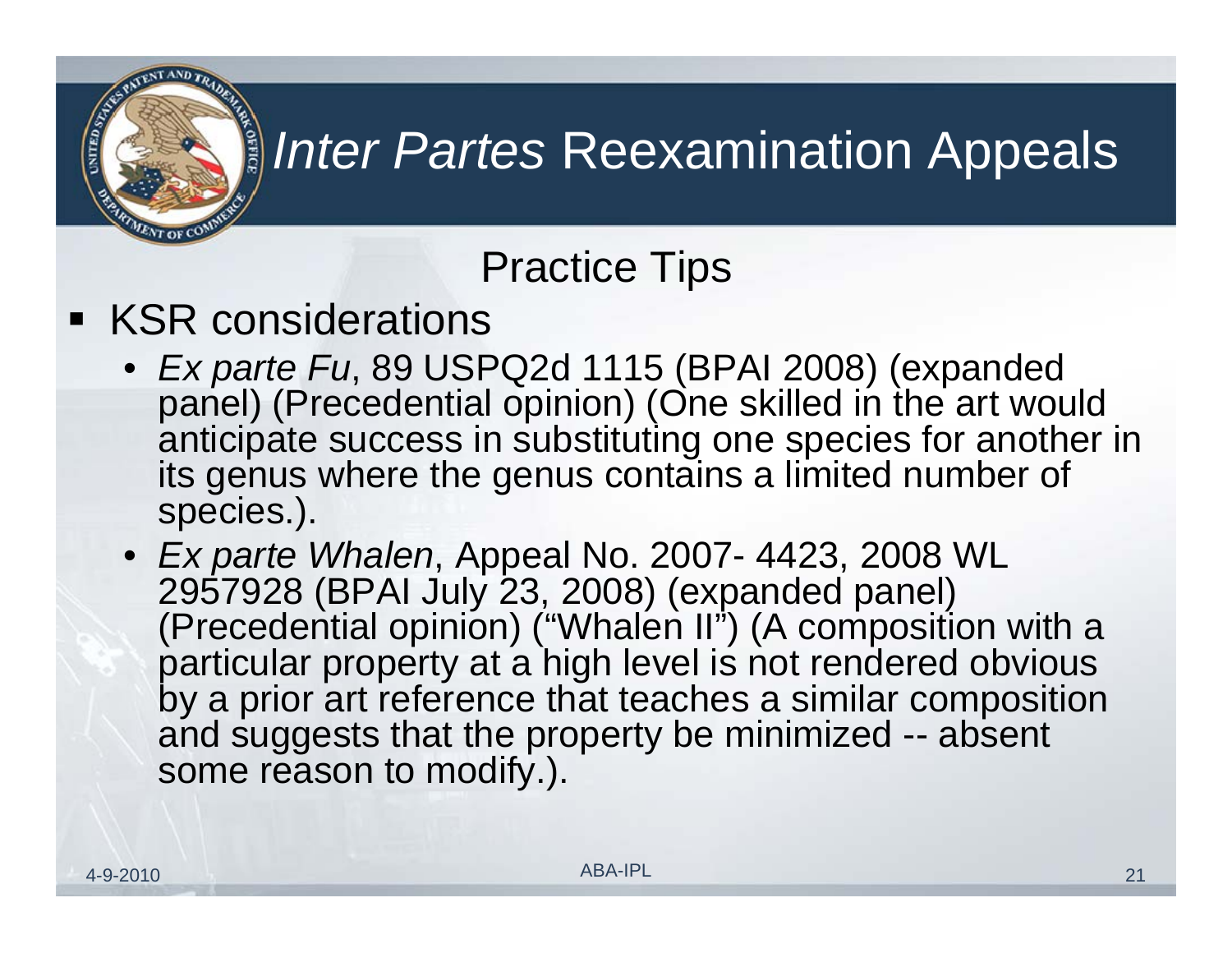- *Ex parte Jellá*, 90 USPQ2d 1009 (BPAI 2008) (expanded panel) (Precedential opinion) (declaration evidence of non-obviousness
	- establish nexus between claimed subject matter and evidence
	- evidence should be tied to functional not aesthetic aspects of claimed invention
	- demand established by market share and not solely by gross sales
	- long-felt need established by evidence that need was recognized by those of ordinary skill in the art)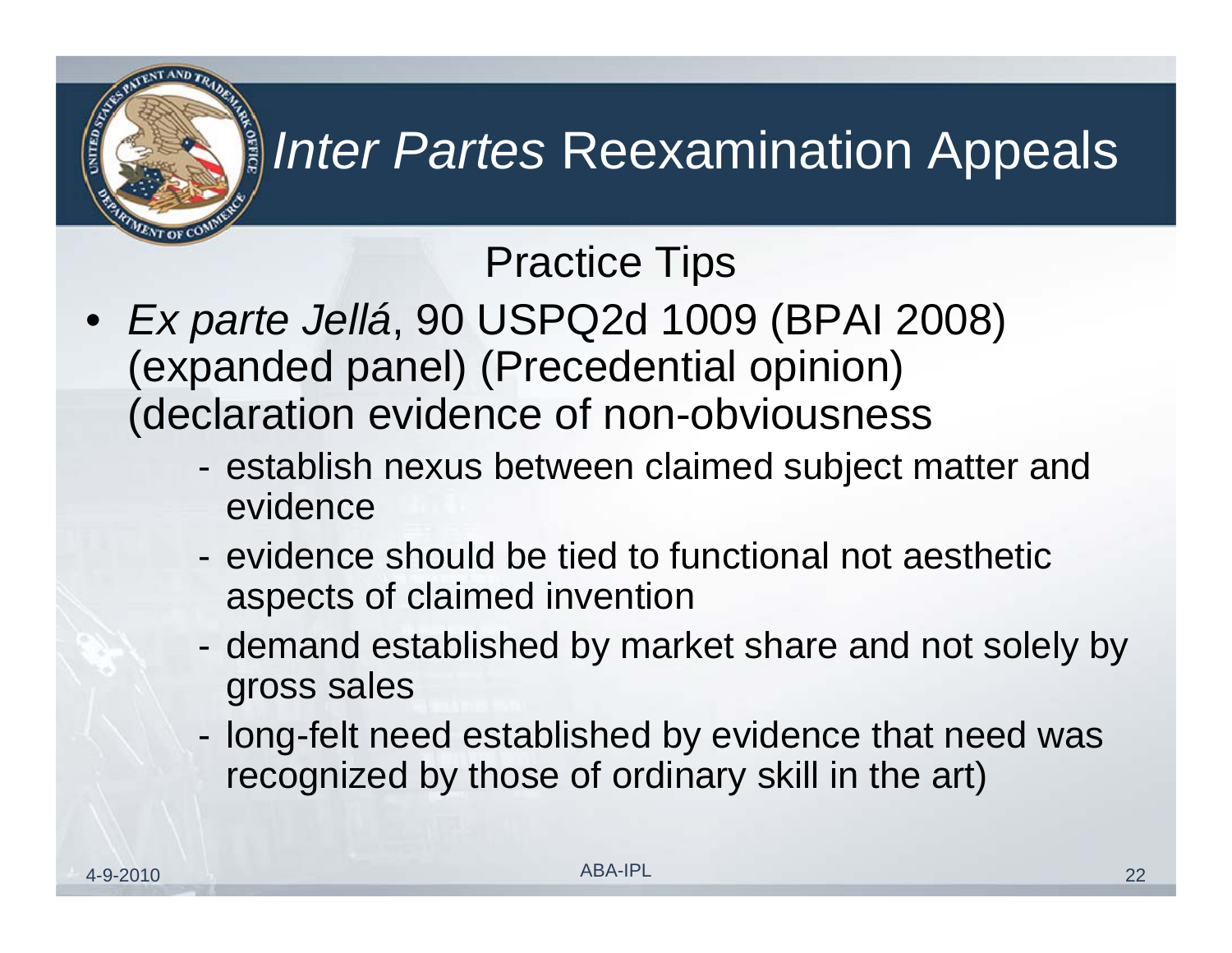- **Oral hearing presentation** 
	- The oral hearing is open to the public.
	- The oral hearing is transcribed by a court reporter and made part of the official record.
	- Make sure you are on time for the hearing. Remember you must clear security.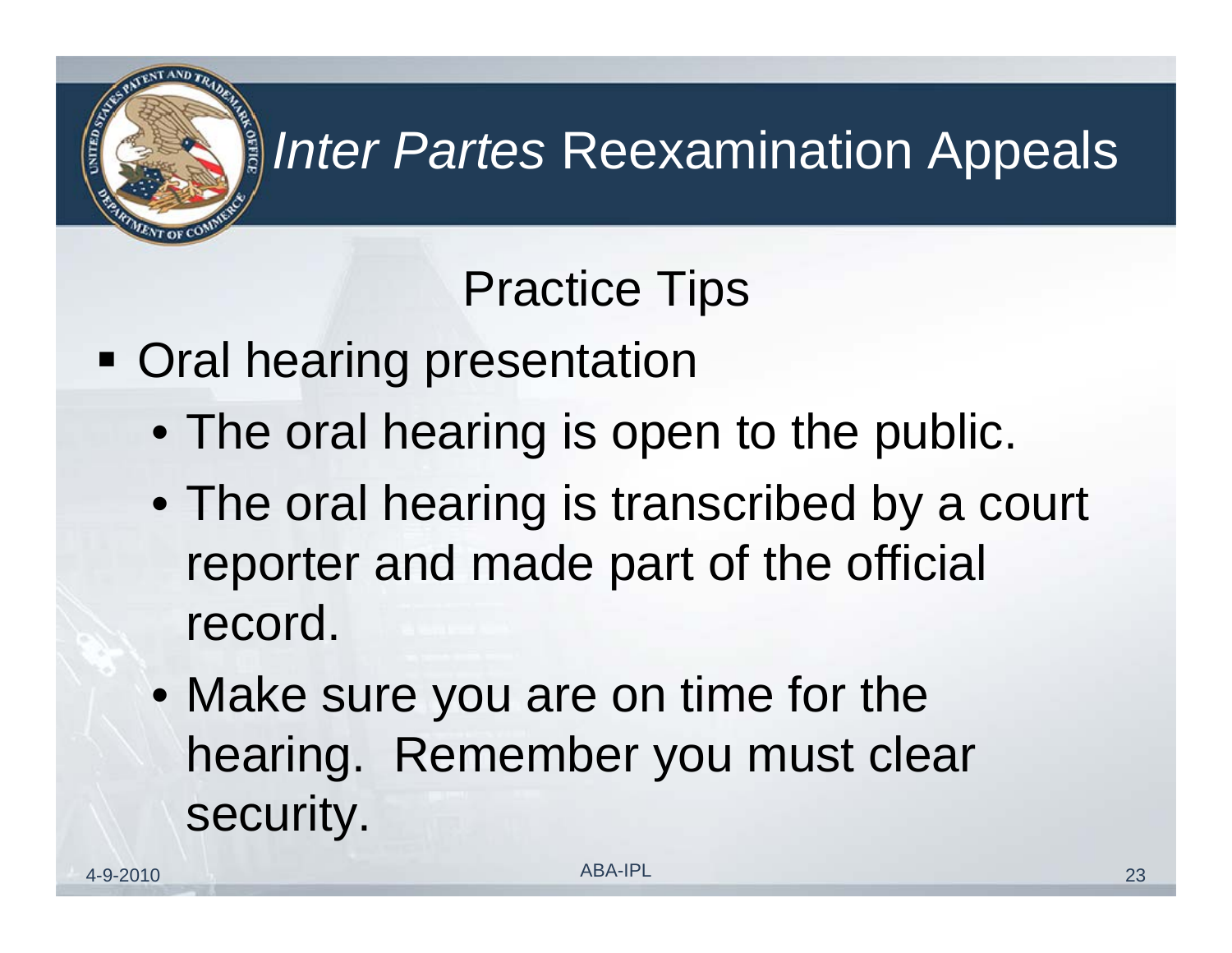- **Oral hearing preparations** 
	- Identify your best argument in the Appellant's Brief.
	- Do not attempt to present every argument in the brief.
	- Highlight the portions of the specification and the claim language that support your best argument.
	- Identify the portions of the prior art that support your argument that the claim language distinguishes over the prior art.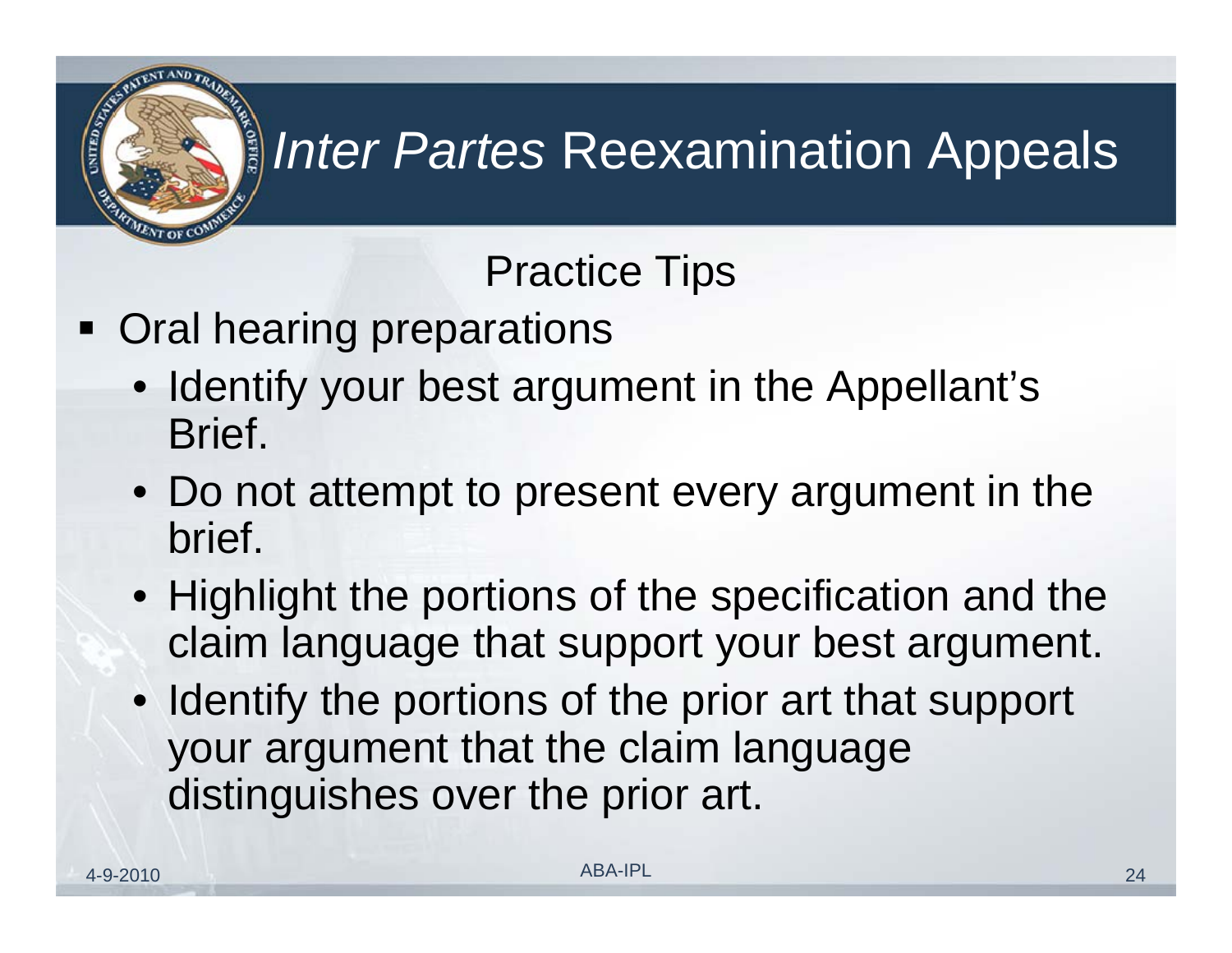

- **Oral hearing preparations** 
	- $\bullet$ Identify the weakness of your case.
	- Be prepared to address this weakness directly.
	- Be sure you are making arguments that are made in the Appellant's Brief.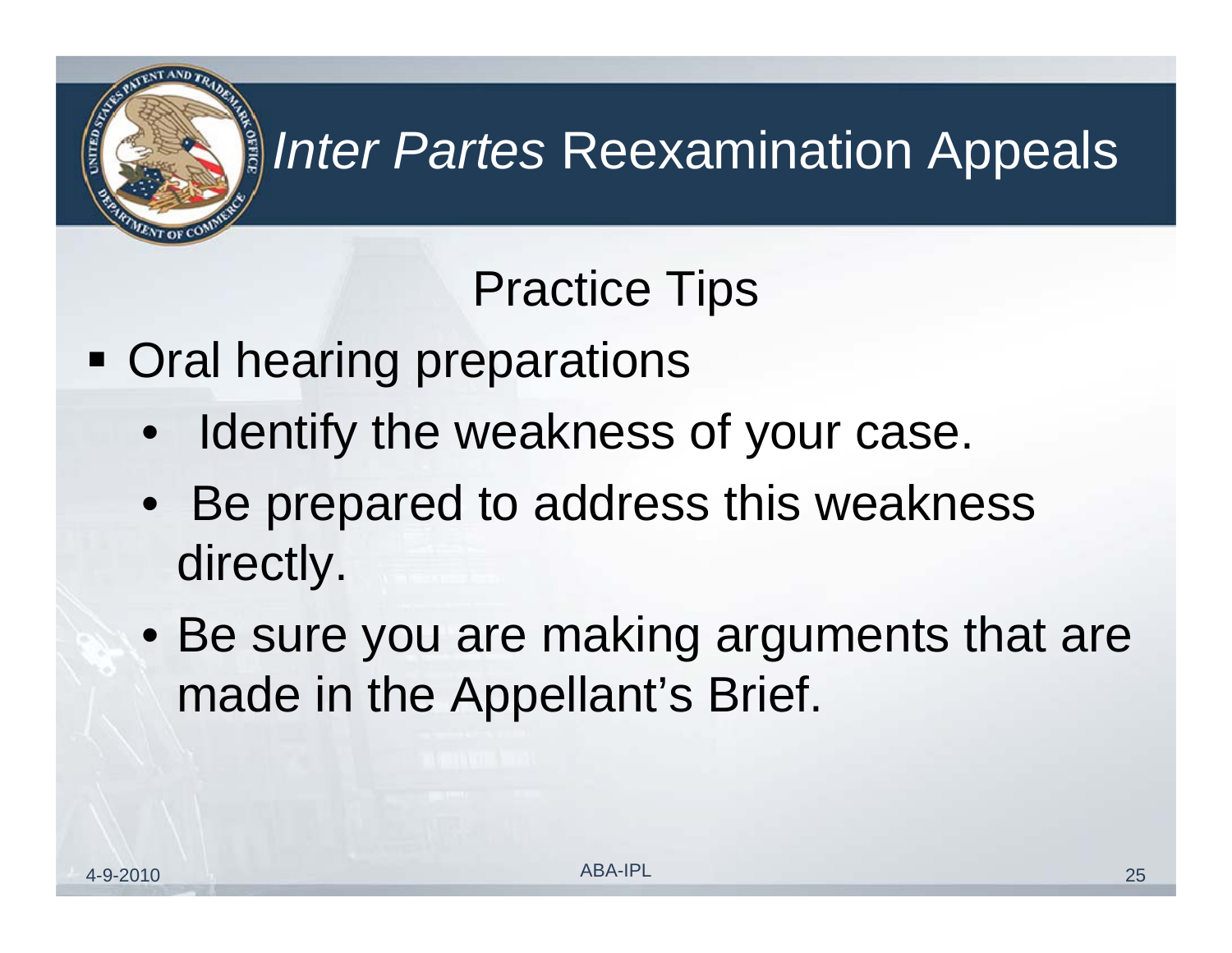

- Questions at oral hearing
	- Be prepared
	- Do not view the Judge who is asking the question as an adversary to your appeal.
	- View the question as an opportunity.
	- Do not deny the undeniable you only lose credibility.